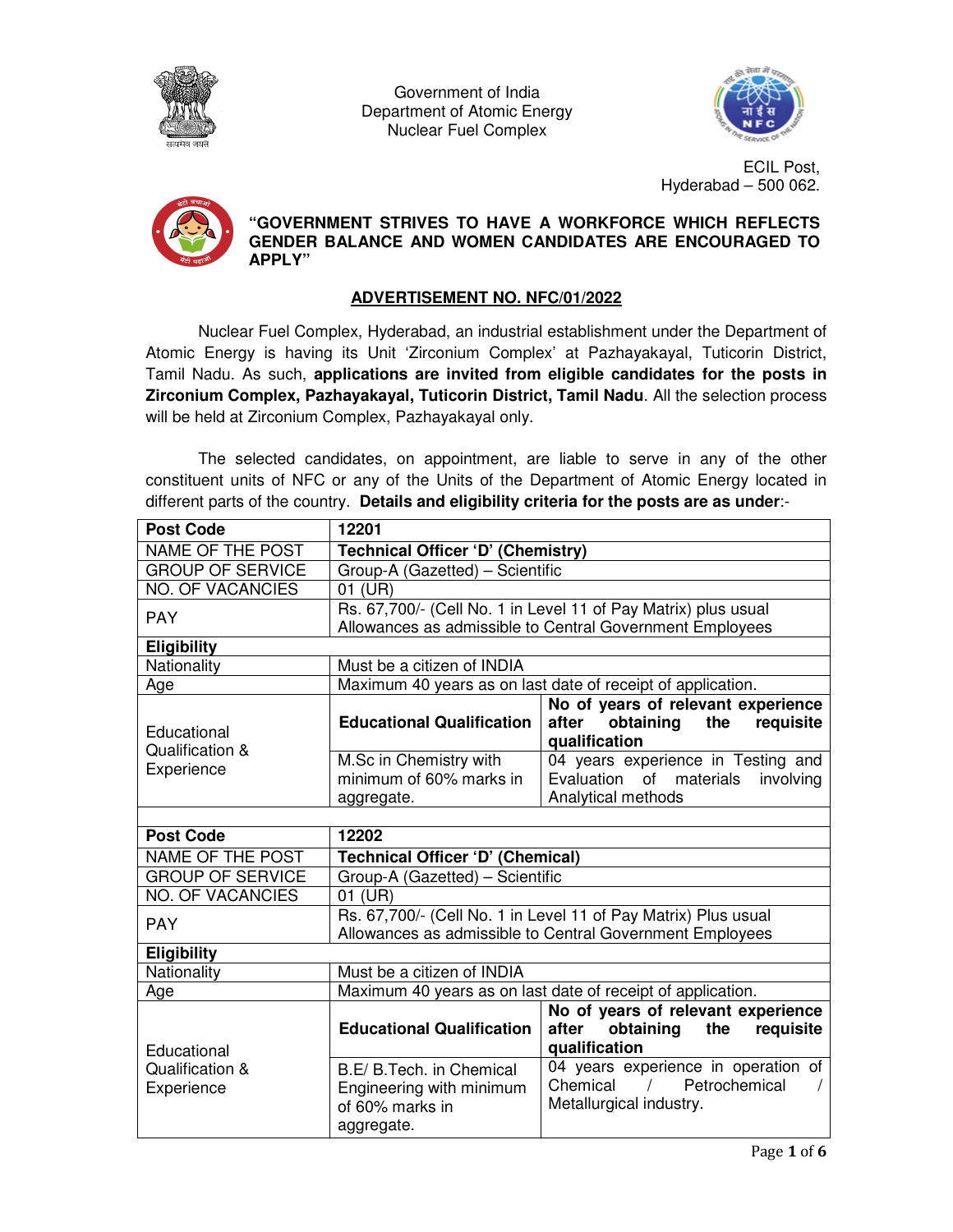| <b>Post Code</b>                             | 12203                                                                                                                                                                          |                                                                                                                                                                                                                        |
|----------------------------------------------|--------------------------------------------------------------------------------------------------------------------------------------------------------------------------------|------------------------------------------------------------------------------------------------------------------------------------------------------------------------------------------------------------------------|
| NAME OF THE POST                             | <b>Technical Officer 'D' (Civil)</b>                                                                                                                                           |                                                                                                                                                                                                                        |
| <b>GROUP OF SERVICE</b>                      | Group-A (Gazetted) - Scientific                                                                                                                                                |                                                                                                                                                                                                                        |
| <b>NO. OF VACANCIES</b>                      | 01 (UR)                                                                                                                                                                        |                                                                                                                                                                                                                        |
| <b>PAY</b>                                   | Rs. 67,700/- (Cell No. 1 in Level 11 of Pay Matrix) Plus usual                                                                                                                 |                                                                                                                                                                                                                        |
|                                              | Allowances as admissible to Central Government Employees                                                                                                                       |                                                                                                                                                                                                                        |
| <b>Eligibility</b>                           |                                                                                                                                                                                |                                                                                                                                                                                                                        |
| Nationality                                  | Must be a citizen of INDIA                                                                                                                                                     |                                                                                                                                                                                                                        |
| Age                                          | Maximum 40 years as on last date of receipt of application.                                                                                                                    |                                                                                                                                                                                                                        |
|                                              | <b>Educational</b><br>Qualification                                                                                                                                            | No of years of relevant experience<br>after obtaining the requisite<br>qualification                                                                                                                                   |
| Educational<br>Qualification &<br>Experience | B.E/ B.Tech. in Civil<br>Engineering with minimum<br>of 60% marks in<br>aggregate.                                                                                             | 04 years experience in Construction<br>and / or Maintenance of Industrial<br>Buildings / Complexes / Quarters /<br>Residential buildings with an exposure<br>in estimation, budgeting, Tendering,<br>site supervision. |
|                                              |                                                                                                                                                                                |                                                                                                                                                                                                                        |
| <b>Post Code</b><br><b>NAME OF THE POST</b>  | 12204                                                                                                                                                                          |                                                                                                                                                                                                                        |
| <b>GROUP OF SERVICE</b>                      | <b>Technical Officer 'D' (Mechanical)</b><br>Group-A (Gazetted) - Scientific                                                                                                   |                                                                                                                                                                                                                        |
| <b>NO. OF VACANCIES</b>                      | 01 (UR)                                                                                                                                                                        |                                                                                                                                                                                                                        |
|                                              | Rs. 67,700/- (Cell No. 1 in Level 11 of Pay Matrix) Plus usual                                                                                                                 |                                                                                                                                                                                                                        |
| <b>PAY</b>                                   | Allowances as admissible to Central Government Employees                                                                                                                       |                                                                                                                                                                                                                        |
| <b>Eligibility</b>                           |                                                                                                                                                                                |                                                                                                                                                                                                                        |
| Nationality                                  | Must be a citizen of INDIA                                                                                                                                                     |                                                                                                                                                                                                                        |
| Age                                          | Maximum 40 years as on last date of receipt of application.                                                                                                                    |                                                                                                                                                                                                                        |
| Educational<br>Qualification &<br>Experience | <b>Educational Qualification</b>                                                                                                                                               | No of years of relevant experience<br>obtaining<br>the<br>after<br>requisite<br>qualification                                                                                                                          |
|                                              | B.E/ B.Tech. in Mechanical<br>Engineering with minimum<br>of 60% marks in aggregate.                                                                                           | 04 years experience in Operation<br>and / or Maintenance works of<br>Chemical / Petrochemical /<br>Metallurgical industry.                                                                                             |
|                                              |                                                                                                                                                                                |                                                                                                                                                                                                                        |
| <b>Post Code</b>                             | 12205                                                                                                                                                                          |                                                                                                                                                                                                                        |
| NAME OF THE POST                             | Technical Officer 'D' (Electronics/Instrumentation)                                                                                                                            |                                                                                                                                                                                                                        |
| <b>GROUP OF SERVICE</b><br>NO. OF VACANCIES  | Group-A (Gazetted) - Scientific<br>01 (UR)                                                                                                                                     |                                                                                                                                                                                                                        |
|                                              | Rs. 67,700/- (Cell No. 1 in Level 11 of Pay Matrix) Plus usual                                                                                                                 |                                                                                                                                                                                                                        |
| <b>PAY</b>                                   | Allowances as admissible to Central Government Employees                                                                                                                       |                                                                                                                                                                                                                        |
| <b>Eligibility</b>                           |                                                                                                                                                                                |                                                                                                                                                                                                                        |
| Nationality                                  | Must be a citizen of INDIA                                                                                                                                                     |                                                                                                                                                                                                                        |
| Age                                          | Maximum 40 years as on last date of receipt of application.                                                                                                                    |                                                                                                                                                                                                                        |
|                                              | <b>Educational Qualification</b>                                                                                                                                               | No of years of relevant experience<br>obtaining<br>the<br>requisite<br>after<br>qualification                                                                                                                          |
| Educational<br>Qualification &<br>Experience | B.E/ B.Tech. in Electronics<br>& Communications<br>Engineering (ECE) or<br>Electronics &<br>Instrumentation<br>Engineering (EIE) with<br>minimum of 60% marks in<br>aggregate. | 04 years experience in Installation<br>and Maintenance of Programmable<br>Logic Controllers (PLCs),<br>HMI<br>SCADA Systems, AC/DC<br>variable<br>Speed<br>Drives,<br>process<br>instrumentation                       |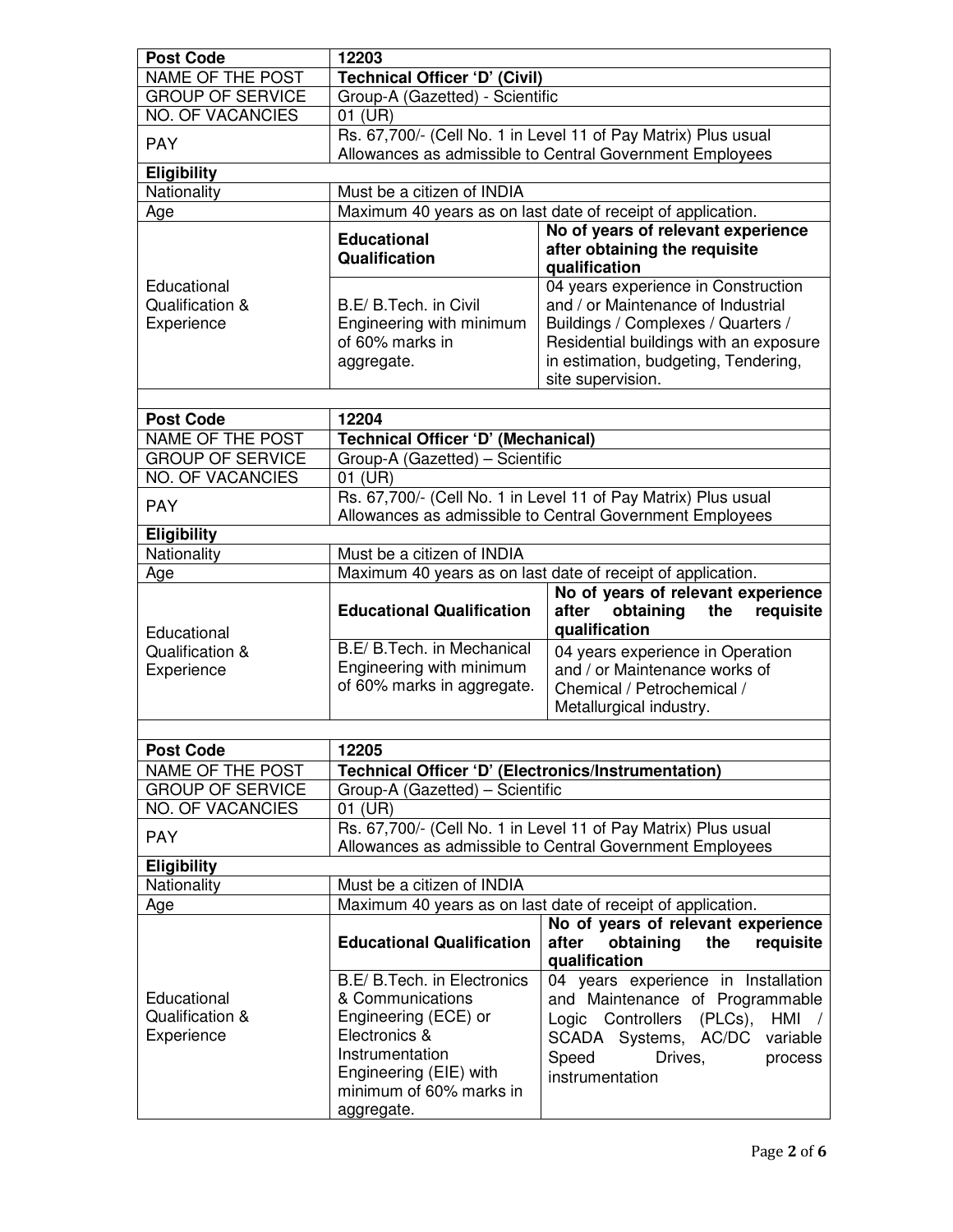### **SELECTION PROCEDURE FOR POST CODES 12201 TO 12205**

**Selection of the candidates will be based on the performance of the candidates in Interview alone**. However, a Screening Test may be conducted for the eligible candidates in order to shortlist the number of candidates to be called for Interview.

|                       | Application Fee: Rs.500/- to be paid in the Candidates belonging to SC/ST category, |
|-----------------------|-------------------------------------------------------------------------------------|
|                       | form of Demand Draft drawn in favour of Women, Ex-Servicemen are exempted from      |
|                       | "PAY & ACCOUNTS OFFICER, NFC"   payment of Application Fee. Attested copy of        |
| payable at Hyderabad. | certificate to this effect should be attached by                                    |
|                       | SC/ST/Ex-Servicemen while submitting the                                            |
|                       | application.                                                                        |

### **GENERAL INSTRUCTIONS**

- 1. The posts advertised above are not identified suitable for persons with Disabilities (Divyangjan).
- 2. Appointment to the post is subject to Medical Examination conducted by the Department.
- 3. Upon selection and appointment, the candidates may be required to attend in round-the-clock shift duties as the situation demands.
- 4. Persons working under Central / State Government, Public Sector Undertakings, Autonomous bodies should submit "NO OBJECTION CERTIFICATE" at the time of Interview.
- 5. Candidates must possess the prescribed qualification from a recognized University / Educational Institution and required minimum years of experience after obtaining the requisite qualification as on the last date of applying for the post.
- 6. Departmental candidates who have rendered not less than 03 years continuous regular service in Central Government and holding posts which are in the same line or allied cadre as on the last date of application are eligible for relaxation in upper age limit for a maximum of 5 years.

#### 7. **Ex-Servicemen**:

Age relaxation in the upper age limit for Ex-Servicemen shall be provided as per rules. An Ex-servicemen means a person who has served in any rank whether as a Combatant or Non-Combatant in the Regular Army, Navy, Air Force of the Indian Union and

- i. Who retired from such service after earning his/her pension. This would also include persons who are retired/retire at their own request after having earned their pension; (or)
- ii. Who has been released from such service on medical grounds attributable to military service/circumstances beyond his control; (or)
- iii. Who has been released, otherwise than on his own request from such service as a result of reduction in establishment; (or)
- iv. Who has been released from such service after completing the specific period of engagements, otherwise than at his own request or by way of dismissal or discharged on account of misconduct or inefficiency, and has been given a gratuity and includes personnel of the Territorial Army of the following categories, namely :
	- a. Pension holders for continuous embodied service; and
	- b. Gallantry award winners.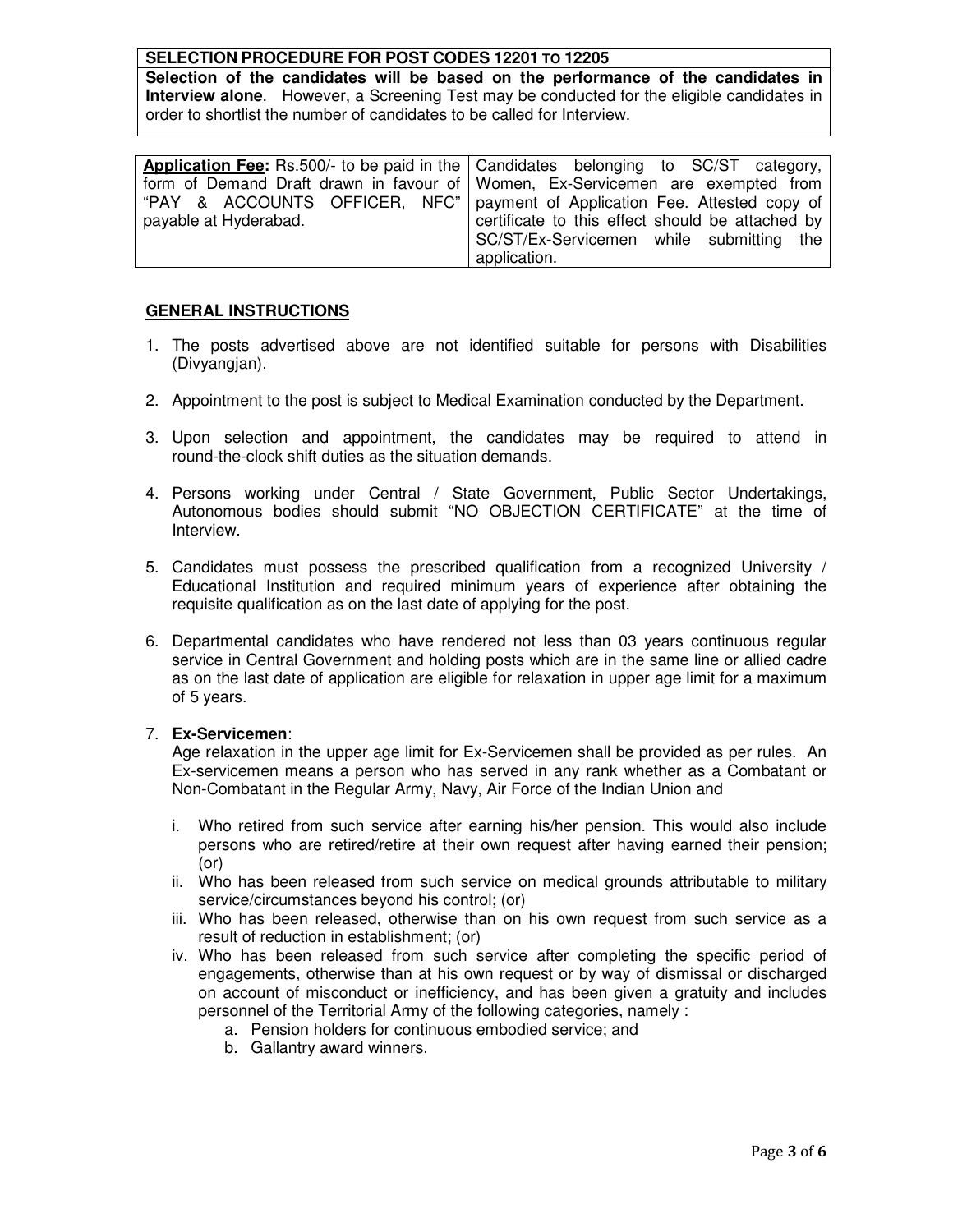- 8. Relaxation in the upper age limit of 5 years shall be admissible to children/family members of those who died in the 1984 riots.
- 9. Period of experience as prescribed in the advertisement will be reckoned as on the last date of receipt of application **i.e., 11.03.2022**.
- 10. Posting of selected candidates would be at Pazhayakayal, Tuticorin, Tamil Nadu. However, they are liable to serve in any part of India or in any constituent of unit of the DAE including other units of NFC located at Hyderabad, Telangana / Rawatbhata, Kota, Rajasthan
- 11. **AGE**: Age will be reckoned as on the last date of receipt of application mentioned in this advertisement i.e., **11.03.2022**.
- 12. Applications, which are not in conformity with the requirements, may be rejected at any stage, and no correspondence will be entertained from the candidates.
- 13. The candidates should attach self attested copies of certificates and mark sheets (all semesters) in support of having the requisite qualification and produce self attested copy of experience certificate issued by the Organization where the candidate has served. The above said certificates are required to be produced in original for verification at the time of Interview or as per the directions issued thereafter if any.
- 14. The applicants are required to note that their candidature would be considered for the recruitment process on the basis of the information furnished by them in their application form. All the candidates are therefore advised to ensure that they fulfill all eligibility norms before applying for the post. Therefore, candidates may ensure that they fill in the correct information and should understand that furnishing false information will entail them disqualified at any stage of recruitment process.
- 15. On their appointment they will be governed by New Contributory Pension Scheme as notified by Department of Expenditure, Ministry of Finance, Government of India vide Notification No.F.No.5/7/2003-ECB & PR dated 22.12.2003.
- 16. Nuclear Fuel Complex reserves the right to fill up all the posts or alter the number of posts or even to cancel the whole process of recruitment without assigning any reason.

#### 17. TRAVELLING ALLOWANCE:

Unemployed SC/ST candidates called for Screening test/interview from outstations will be eligible for reimbursement of Travel expenses limited to single SECOND CLASS railway fare from the place of normal residence to the place of Examination center and back by the shortest route as per rules subject to production of un-employment certificate issued by MP/MLA/Gazetted Officer of the area of residence. If concessional tickets are available, reimbursement will be limited to the concessional return fare only. Candidates are requested to submit their claims in the prescribed proforma available in the website along with copy of SC/ST Caste Certificate, tickets and un-employment certificate at the examination venue for reimbursement.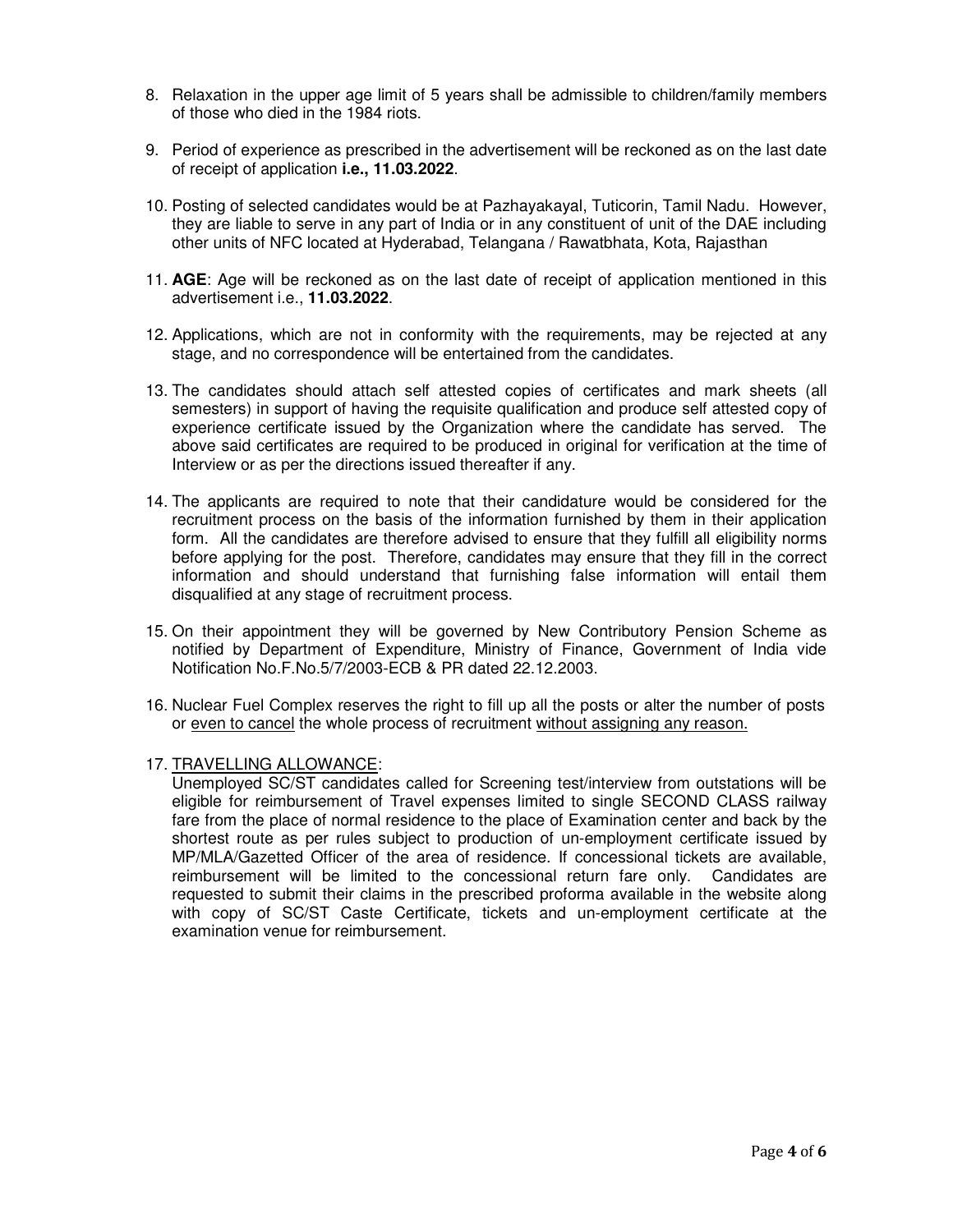- 1. Candidates are required to download the Application Form from the website www.nfc.gov.in and fill-in the details legibly with blue / black ink pen or typewritten on A4 size paper. The duly filled-in application should be placed in a cover and the cover should be superscribed as **"APPLICATION FOR THE POST OF TECHNICAL OFFICER 'D' (\_\_\_\_\_\_\_\_\_\_\_\_\_\_\_\_) POST CODE: \_\_\_\_\_\_\_\_\_\_ against Advertisement No. NFC/01/2022".**
- 2. A **recent passport size colour photograph** should be pasted on the right top corner of the application and duly signed across by the candidate.
- 3. Candidates are required to submit the following self attested documents along with the application:
	- a. Copies of all certificates pertaining to educational qualification supported by appropriate marks sheets starting from Xth standard.
	- b. Copies of experience certificates clearly indicating the field of experience.
	- c. Copy of certificate in support of Date of Birth (Birth Certificate or Secondary School Certificate).
	- d. Copy of caste certificate issued by the Competent Authorities in the latest formats prescribed by the Government regarding their claim that they belong to SC/ST.
	- e. Copy of Discharge certificate in support of Ex-servicemen.
	- f. Persons working under Central/State Government, Public Sector Undertakings, Autonomous bodies should submit a declaration of informing their office. However, such candidates are required to produce **"NO OBJECTION CERTIFICATE"** from their present employer at the time of appearing for interview, otherwise they will not be allowed to appear for interview.
	- g. Proof to the effect that the candidate has been affected by 1984 riots (if claiming age relaxation).
	- h. Demand Draft for the application fee (if applicable)

The above mentioned documents, wherever applicable, are required to be tagged to the application with a tag/thread.

**4.** The duly filled-in application form in the prescribed format along with necessary documents as above should be placed in a cover and the cover should be superscribed as **"APPLICATION FOR THE POST OF TECHNICAL OFFICER 'D' (\_\_\_\_\_\_\_\_) POST CODE: \_\_\_\_\_\_\_\_ against Advertisement No. NFC/01/2022** and should be sent to **the Assistant Personnel Officer, Recruitment – I, Nuclear Fuel Complex, ECIL Post, Hyderabad – 500 062 latest by 11.03.2022. Applications received beyond this date will be summarily rejected and NFC shall not be responsible for any postal delay in receipt of applications.**